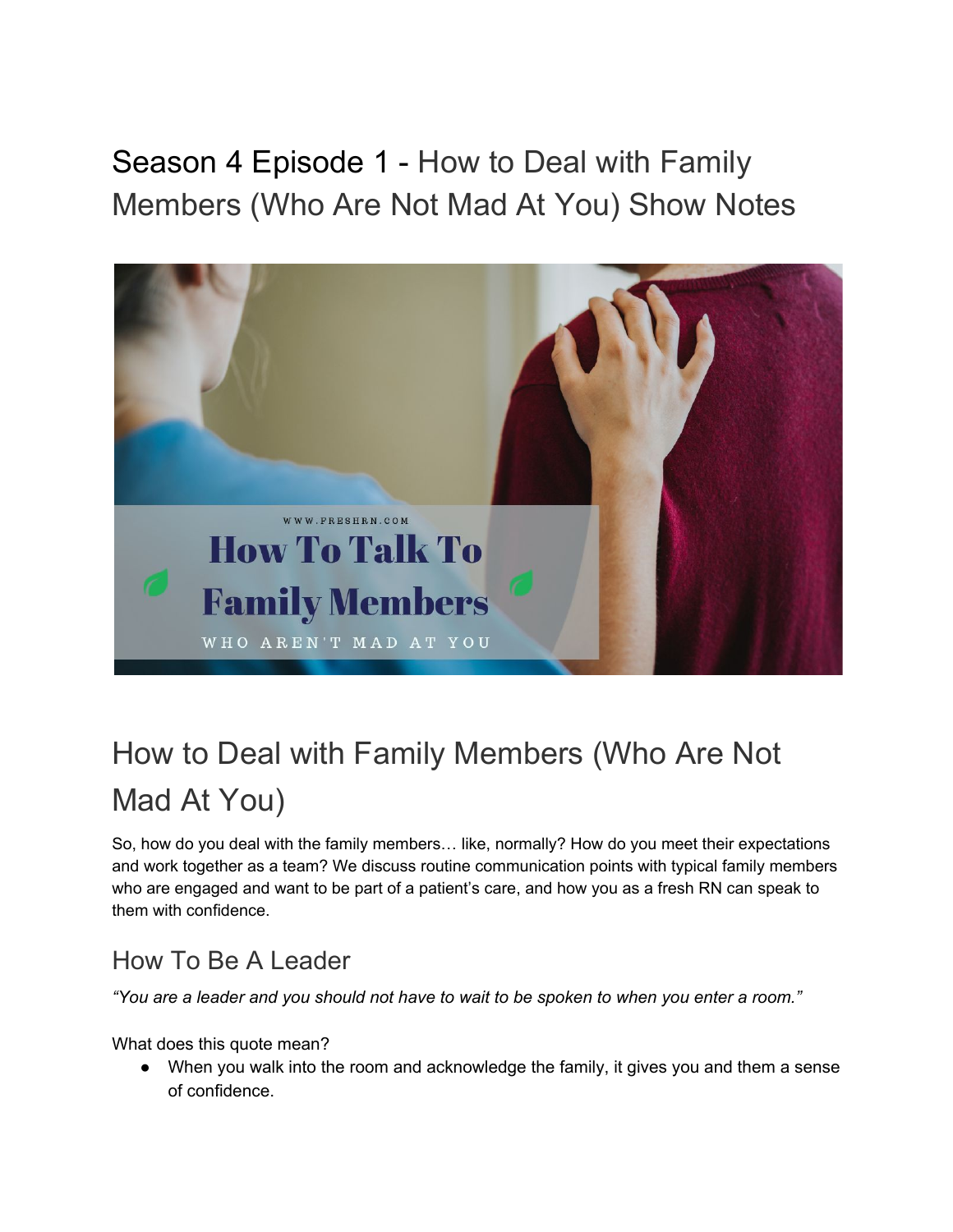- A simple "good morning" can make a difference to the family. They feel included and they don't have to fight to feel included.
	- Family members that don't feel included are put on the defensive, and begin to judge everything negatively.
- Try to avoid and prevent that "us vs them" mentality.
	- Don't make appear like all you care about is the labs and medications.
	- $\circ$  Actively including them with confidence, includes them in the "team" of their family member's care.
- It might be difficult to sound confident when you are learning and in training, but be upfront with them and tell them you are learning.
	- A lot of people will give you grace under those circumstances.
- Family members are a wealth of background knowledge about the patient, so we have to present ourselves and engage with them in a way that says "you are helping us out."
- Make them feel like a valued part of the health care team.
- It's up to us as nurses to pull them in and give them permission to be included.

## Proactive Education

After greeting the family, now what do you say?

- Take the initiative to say, "this is what is going to happen today and this is how."
- Proactively educating can pull down anxiety slightly.
- There are lots of studies coming out about protocols with keeping families included and reducing stress.
	- Give them a recap of the past 12 hours
	- $\circ$  Then say "tentatively this is what we have going on for the day, things may change."
	- Ask them "what kinds of questions do you have?" Avoid yes or no questions.
- Proactively educate them about:
	- $\circ$  Alarms a lot of them are non-actionable, but to the family members those alarms could be terrifying.
- How to educate families about alarms:
	- $\circ$  Compare it to things in the house. Like hearing the dryer go off. Not every alarm means you have to come running.
	- $\circ$  Alarm fatigue they have to be loud, we have to be able to hear them all over the unit.
- Have confidence and reassurance.

#### How to React to Family Members That Are Current or Past Nurses

Family members that are current or past nurses might be more scrutinizing than non-medical family members.

● Remember - just because they are a nurse in one field, does not make them an expert in your specialty.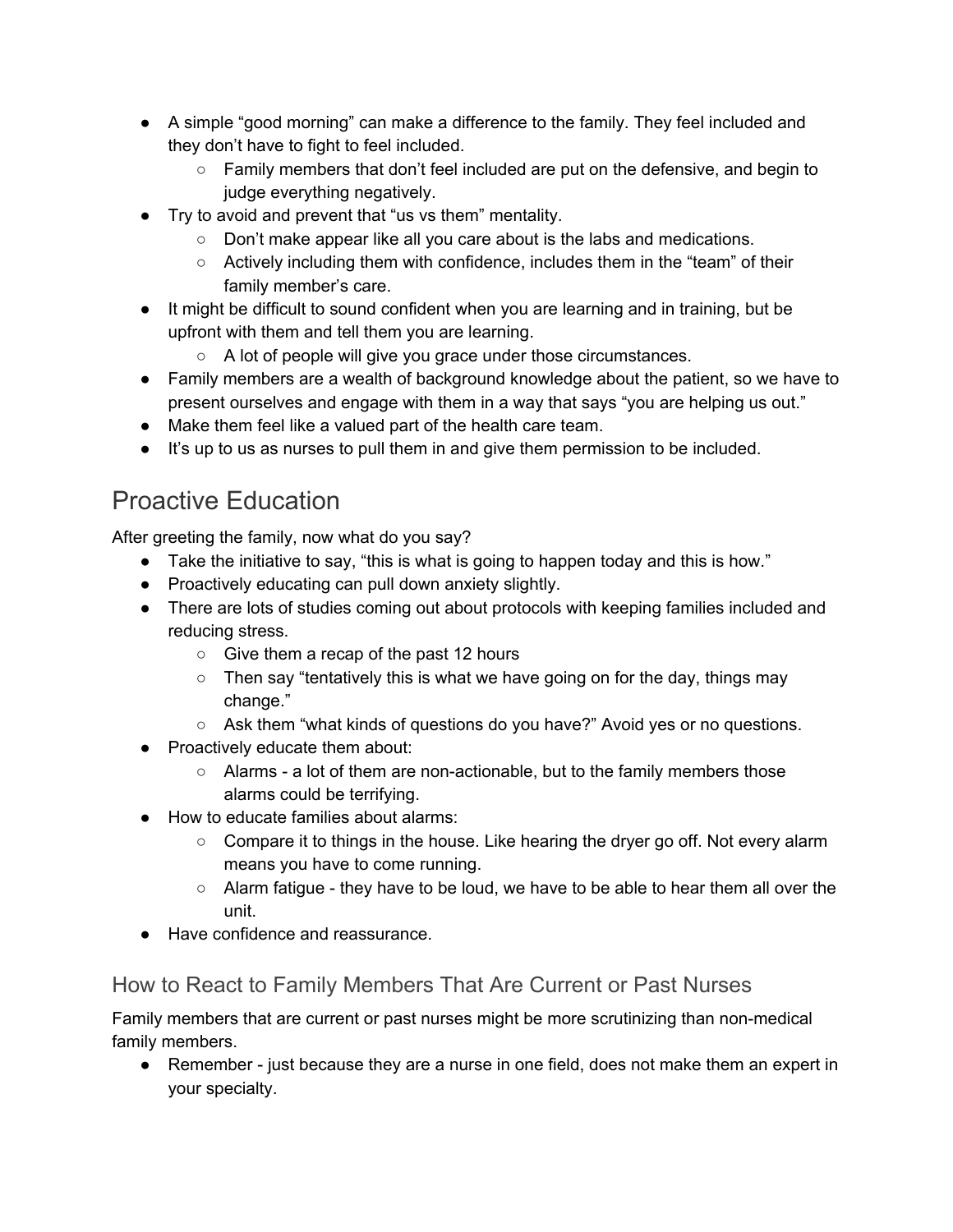- Acknowledging their background is important.
- Try to say, "I don't mean to mean to sound insulting, but I want to make sure I'm coming across clearly, both to you and anyone else in the room that isn't medical."
- Let them guide the conversation. Let them ask specific questions.
- Just because they say they have a medical background, don't assume they know what is going on in this exact situation. Ask questions.
- If you don't know something, don't fake it. Ask someone that does know.
	- $\circ$  It's ok to say confidently, "I'm not sure, I'm going to find out that answer for you."
	- It's not about your ego, it's about the patient.
- These family members feel like they have no sense of control in these vulnerable situations. Give them some sense of control.
	- Tell them how to comfort their family member.
	- Let them be involved by educating them about the upcoming plans for the patient.
	- Rubbing lotion on hands and feet, or even suctioning their mouths.
	- Let them participate in their care.

#### How to Explain Expected Situations with Family Members

Use Proactive Education to prepare family members for what you are expecting will happen, even if it appears like a health decline.

- This establishes your authority. You are showing the family members that you know what is going to happen and how to handle it.
- It takes away the fear of the unknown.
- Explain what you are anticipating and the expected progression.

#### Establish Boundaries with the Family Members

Pulling family members in can quickly cross over into them dictating orders. What is the line?

- Example: a family member kept silencing the alarms. The nurse didn't realize it needed attention because she kept thinking another nurse was taking care of it, since it kept being silenced. Finally, a family member sought out the nurses and it turns out the IV was occluded.
	- Explain that when the equipment is silenced, it makes the nurse think another nurse handled it. Yes, it is annoying, but if you let it ring for a bit longer, someone will come in.
- Be firm when family members silence alarms. It's a safety issue.
- Use proactive education family members might think the IV pump is connected internally to the front desk. They think that if the alarm goes off that we get a push notification, but that's not how that works.
- Empathize with them, but you don't always have to be happy happy joy joy.
	- "This isn't personal, but there are too many people in the room, this is impeding my ability to care for the patient." Be calm and firm.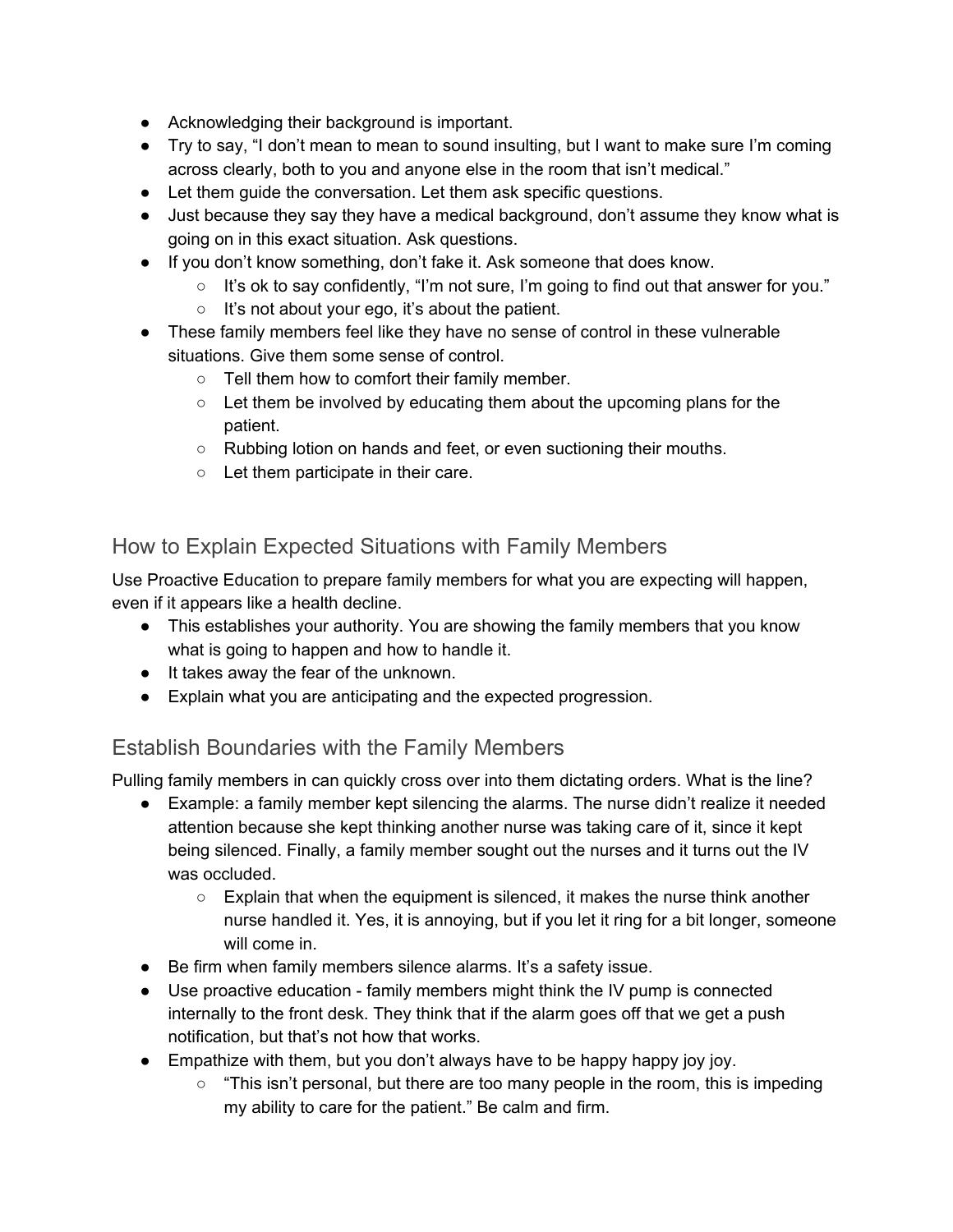#### Keeping Information Back From Family Members

What is the line of what not to share with family members?

- There are certain things as a nurse that are outside of your scope to share
	- Imaging studies
	- Test Results
	- You can say, "I don't have the exact report yet, if it was something drastically different or drastically worse, I would know right away and I'd get the Dr. in here to let you know."
- You can say "no news is good news."
- We are not experts in knowing what all test results mean.
- You might not know what the results of the scans are, but you can look at the patient and if they are doing well, share that with the family.
- One thing not to share is when the doctor is going to by. Because I never know when the doctor will be by, and if you get a family member's hopes up about when to expect the doctor, you risk disappointing them.
	- But you can let them know about when the rounds are. Say "rounds start at about 9:30, but we do the entire floor, so it could be an hour afterward before we reach you." That helps them know an estimated time of the doctor arriving.

#### Journals and Logs

Encourage family members to keep a log or journal about the patient.

- This is especially important in the ICU.
- Write questions down as they think of them.
- This gives them something to do.
- There is a balance between writing down every blood pressure and taking quality notes.
- Write down answers as you receive them.

#### Next of Kin

Know who you can talk to legally.

- This is especially important for a neurologically compromised or unconscious patient.
- One thing that is important to establish who everyone in the room is.
	- Ask in a business-like tone, "how do you know Mr. Smith?"
	- Don't just assume who they are and how they are related.
- It's very common for patients to have loved ones in the room that they don't want to have access to private medical information.
- Don't make the mistake and call someone's wife, their mother, you could look ridiculous.
- If they have a health care power of attorney they take precedence over everyone else.
- Social workers are a great resource for case management.